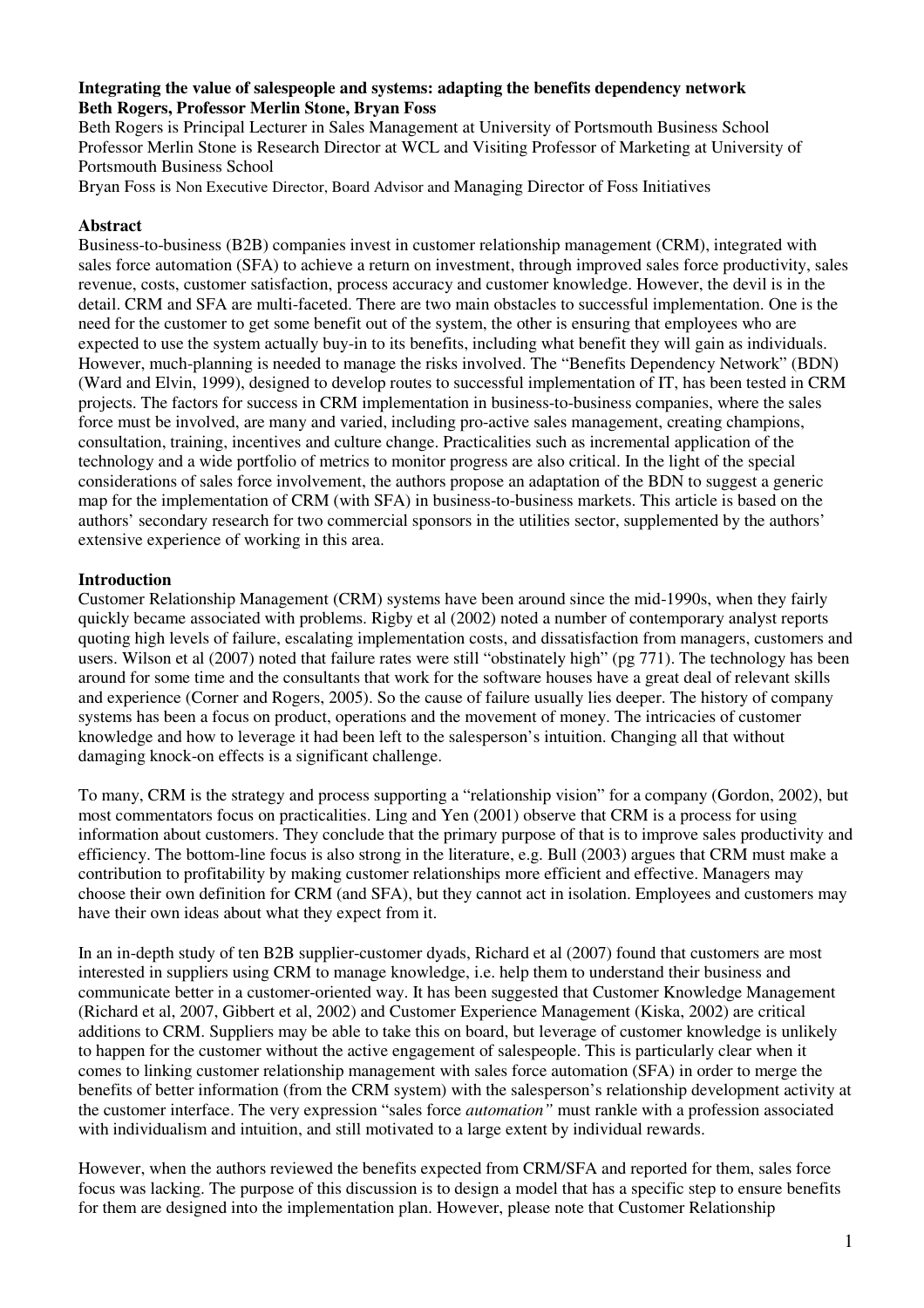Management systems and Sales Force Automation systems have some separate and some overlapping functions. They will be referred to separately when particular studies have focused on one or the other. In practice they are usually integrated. In this article the acronym CRM/SFA will be used to indicate an integrated system.

### **The business rationale for CRM/SFA**

In accordance with many of the claims of the software vendors, CRM/SFA does have a business case, although care has to be taken over the time it takes to achieve full returns. In can take up to seven years to realise benefits from full-scale systems (Engle and Barnes, 2000). A focus on small incremental steps seems to keep up the pace of returns (Rogers and Ryals, 2003, Foss et al, 2008). Software vendor SAP claims returns between 15% and 144% from 24 (predominantly B2B) customer case studies, with strategic focus on productivity, lower costs and improving revenue generation (Anon, 2006). The robustness of the business case will be affected by what gets included as costs. The cost of the software is not the only factor. Successful implementations are marked by significant sums on non-IT elements, including consultation and training, incentives and project management (Rogers and Ryals, 2003; Corner and Rogers, 2005; Robinson et al, 2005; Raman et al, 2006; Foss et al, 2008). Contingencies are usually allowed for, but scenario planning to identify possible hidden costs (such as an increase in customer enquiries when they first experience the new system, turnover of sales staff unwilling to adopt the new system) is also prudent.

The successful results of salespeople's use of CRM/SFA technology that improve return on investment include:

# *Improved sales revenue*

Given the importance of organic growth (Hess and Kazanjian, 2006) in recent years, it is not surprising that upselling and cross-selling are frequently expected. Engle and Barnes' (2000) cross-cultural study of the payback for SFA alone concluded that 16.4% of the sales growth observed in the participating companies could be attributed to its use. Sales and marketing professionals have historically associated their success with revenue growth. (Of course, that has to be profitable growth.) Without the benefit of revenue growth in the forefront, the whole package of benefits might have less resonance to them.

### *Better sales productivity*

SFA is assumed to make salespeople more efficient, both in how they allocate time to customers and how they use that time. Moutot and Bascoul (2008) found that with SFA, the proportion of successful sales call increased significantly, which was attributed to call planning functions that filtered out potentially ineffective calls. A sales portal for field and telesales reps in IBM provided 2 hours per week per person productivity gain. Those using the tool saw a 45% improvement in revenue per opportunity over the control group. (Lawrence et al, 2007). Best performance is achieved when bringing transaction and non-transaction data together (Stone et al, 2003).

### *Better customer satisfaction, leading to retention*

The focus for return on investment tends to be on internal benefits, but without benefits for the customer, those internal benefits could be wiped out. In a meta-analysis of academic research papers on the topic of CRM and sales, Landry et al (2005) concluded that IT investment does enhance the exchange relationship with customers, provided that salespeople can switch to more value-adding activity. Thus, the "Inside IBM" customer portal generated \$2.2B of business during the pilot with 58 customers. It was a single interface designed to address customer pain points. Flexible and personalised, it gave customers some control over interactions. It was considered to have an intuitive and user-friendly design. Customers found that they had easy access to IBM's knowledge base and decision processes, including bills, contracts and orders (Massey et al, 2001). Self-service for routine tasks means that sales calls can focus on more strategic matters.

### *Better process accuracy*

Regular lower costs tend to follow from better processes, but process efficiency also reduces incident-based hidden costs of rework and complaints, and has a value in its own right – improving the quality of working life for process users (salespeople and customers) and the accuracy of data for decision-makers (e.g. sales managers). Process excellence is a critical element of CRM (Gordon, 2002).

# *Customer Knowledge/understanding*

Richard et al (2007) found B2B customers to be very interested in suppliers using CRM to manage knowledge, i.e. help them understand their business and communicate in more customer-oriented ways. Customer analytics is still an under-exploited aspect of CRM. Combining descriptive information on customer characteristics (e.g. from an external source such as Dun and Bradstreet) and events (from a news feed provider) with transaction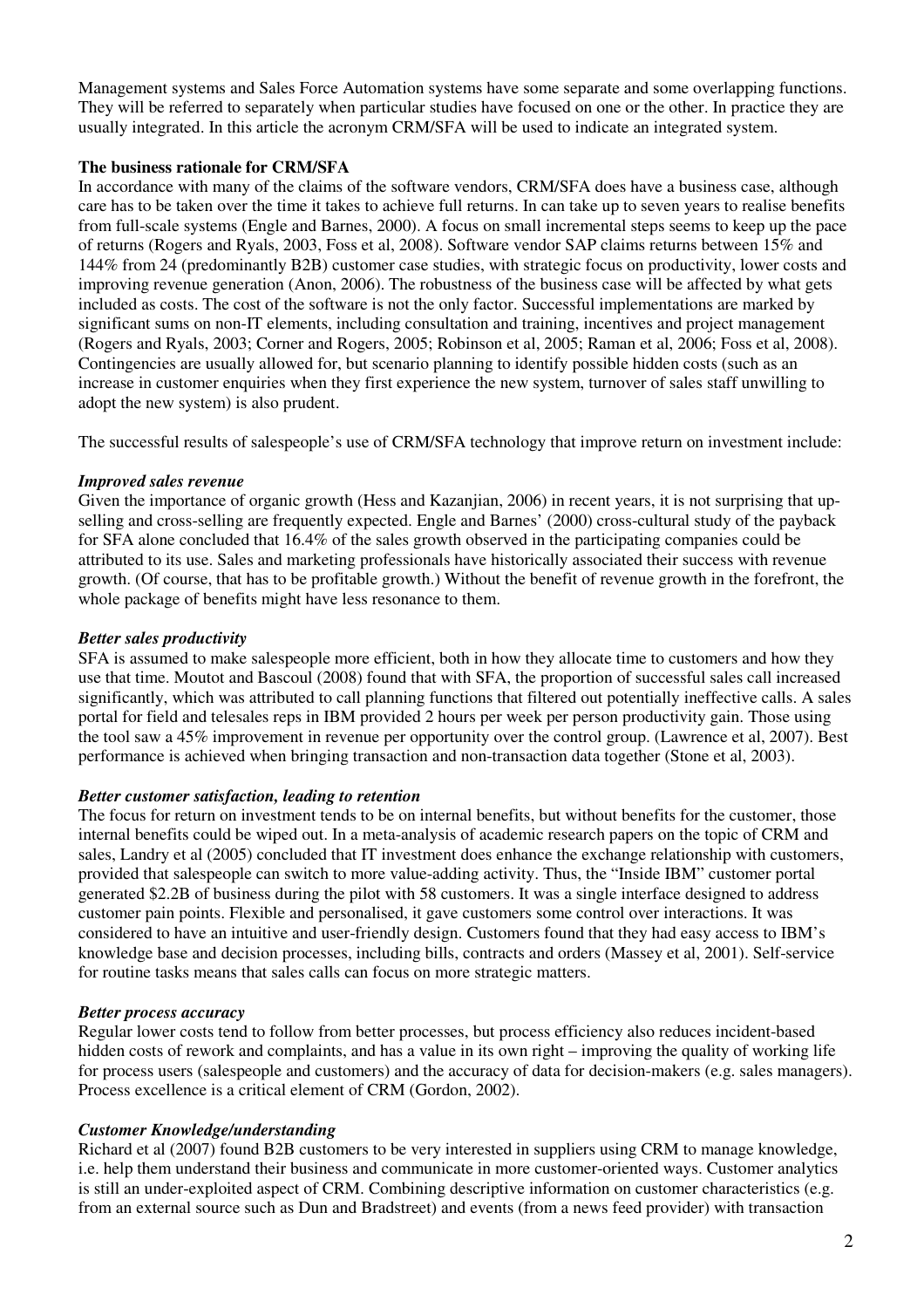histories and any behavioural/attitudinal data provides the potential for predictive prompts to salespeople (Stone et al, 2003). Thus, a fall in orders may indicate risk of customer defection. A customer analytics system can then analyse the customer's lifetime value information and past behaviour (such as complaining about poor service) and suggest a response, such as contacting, diagnosing the situation and making a relevant offer.

# *Lower costs*

Industry analysts Gartner report that CRM systems have helped companies to reduce sales, service and operational costs. (Collins and Thompson, 2007). Most implementers of CRM are looking for cost-savings, which are associated with other elements described here, such as improved productivity and better processes. For example, McKim and Hughes (2001) identify cost savings arising from better targeting of customers.

# *Enhanced reputation*

Although rarely a directly planned benefit, use of CRM/SFA that impresses customers can be associated with improving a company's reputation (Gibbert et al, 2002).

# *Better resource allocation*

There is surprisingly little exploration of the value of CRM/SFA systems' contribution to better management decision-making, although any system generating managing data and generating analytics should be used for resource allocation. Better sales pipeline accuracy and visibility throughout the company must include better resource allocation. In a discussion of IBM's implementation of salesperson portals, Lawrence et al (2007) explain that sales managers were equipped with linked web-based tools enabling them to steer sales resource to the best opportunities. The active group achieved 5% better results than the control group. This was on top of the productivity gains attributed to salespeople. Although it may not have much glamour as a "lead" objective, the contribution of the CRM/SFA system to better sales management should be tracked and evaluated.

# **Extending sources**

From a commercial research sponsor's point of view, the robustness of academic studies is attractive, but needs to be supplemented with up-to-date exemplars. Although case study research has been conducted, there was not enough that was specifically B2B or European-focused. In addition to the findings from the literature described above, the research team identified twenty detailed case studies of CRM success in named business-to-business companies, available on software vendors' websites. As the customer was quoted, it was considered reasonable to use these examples to explore the advantages claimed. Having supplemented the literature with this checking procedure, the research team proceeded to link the results that companies plan to achieve from CRM/SFA (see Fig 1) as a preliminary step to modelling the delivery of benefits.



# *Fig 1: List of characteristic results of successful CRM/SFA implementation and possible linkages*

### **Implementation challenges**

Many companies have achieved desirable outcomes and benefits from implementing CRM and SFA systems, but research also document extensive problems with implementing it. Before modelling how benefits can be delivered, it is worthwhile visiting the critical barriers to implementation.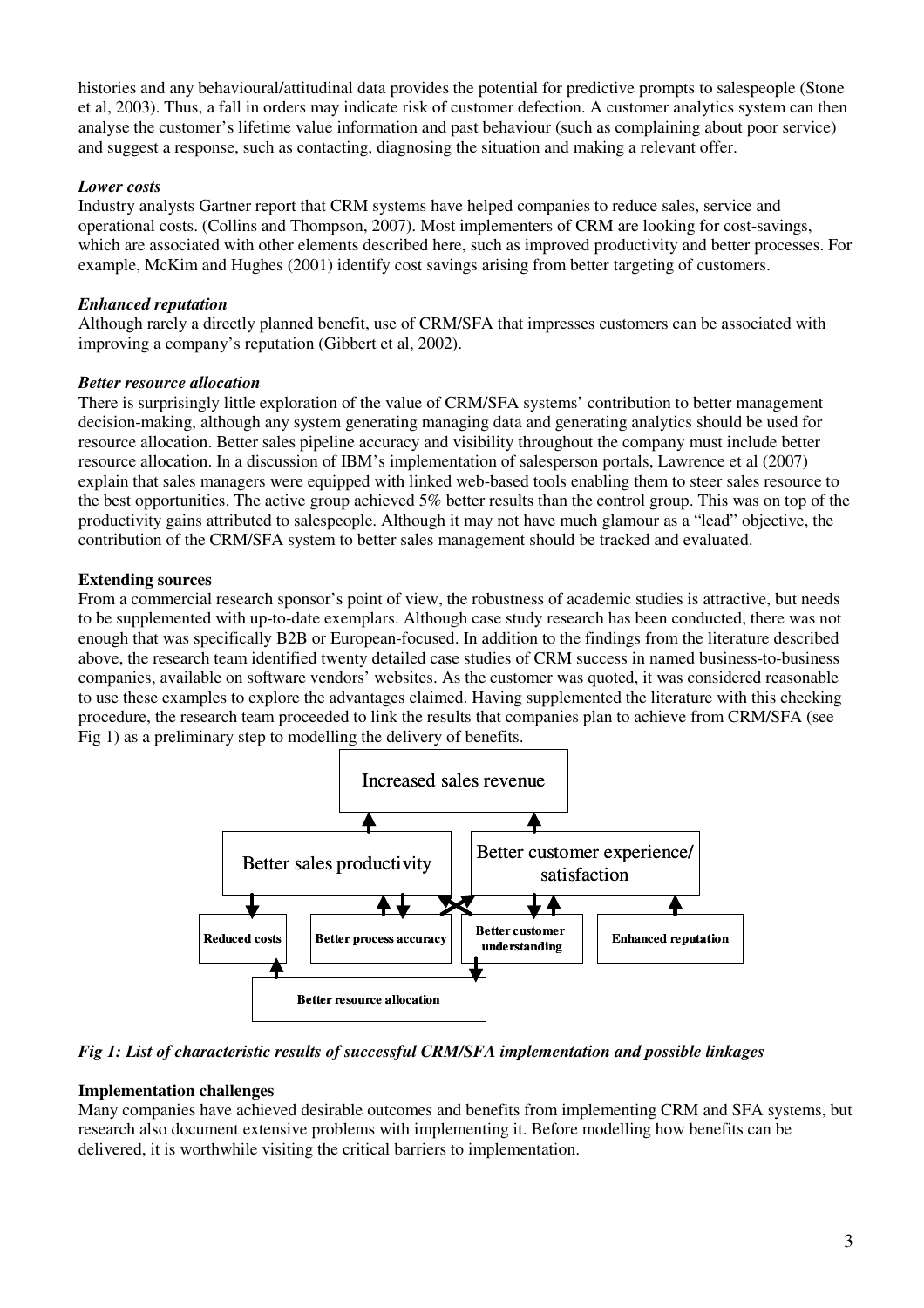#### *Not enough to impress the customer*

The customer experience is not necessarily enhanced by CRM (Collins and Thompson, 2007). B2C and B2B customers have criticised CRM technology for focusing too much on standardized practices, such as data entry and improving business practices, instead of the relationship. The customers perceive relationships as dependent on people, not systems or computers. There is a danger of separating the relationship with the customer from day-to-day activities with the on-line service appearing remote and unresponsive to the needs of the customer's business (Hughes et al, 2007). On the other hand, the purchasing profession is extremely interested in achieving cost-savings for commoditised products via e-channels to suppliers, or even e-auctions. B2B Customers want time savings and efficiency (Pujari, 2003), although technology-based service delivery systems must work well, or customer will be dissatisfied. Because e-channels are always an option, visits from sales representatives need to focus on value-adding opportunities (Rackham and de Vincentis, 1998). In an era of increasing customer power and reduced brand differentiation through product or service characteristics, the customer experience can be critical to company success. CRM/SFA can impress the customer if it helps to turn customer data into relevant business knowledge (Richard et al, 2007, Gibbert et al, 2002).

### *User resistance*

Landry et al (2005) pinpointed a vivid insecurity in salespeople when faced with CRM/SFA systems - the fear of losing their jobs. This can be inferred from the very term "sales force *automation*". Being involved in designing the system may reassure them to some degree that the company has a long-term vision of them using it, but even if they perceive that the system is about sales force productivity rather than sales force reduction, there may still be resistance. The Technology Acceptance Model (TAM) (Davis, 1989) suggests that usage behaviour is determined by two related beliefs: perceived ease-of use and perceived usefulness. SFA implementation rarely runs smoothly. People have different attitudes and beliefs about use of technology. When Robinson et al (2005) applied the technology acceptance model (TAM) to salespeople, they found that they are not very different from norms in other professions - people who have a favourable attitude towards technology in the first place are most likely to intend to use the technology offered. In a business to business environment, it might be assumed that acceptance of technology could be assumed, but the literature suggests that any user needs convincing.

If salespeople believe that technology will help them to "work smarter" (e.g. speedy access to call relevant information, better targeting so that more calls result in a sale), they will use it. Perceived usefulness seems to fade when it comes to the administrative tasks. SFA's reporting functions have a negative effect on salesperson behaviour (Moutot and Bascoul ,2008).

### **Using a model to plan implementation**

To achieve the right outcomes, benefits and business objectives from CRM/SFA, while taking into account the possible barriers to implementation and overcoming them, requires a robust project plan. In the 1990s, Professor John Ward and his team at the Information Systems Research Centre at Cranfield School of Management created a process to identify the benefits from the use of information systems, but found that client companies were using it for many types of change management (Ward and Daniel, 2006). The benefits management model has been successfully tested in a number of B2B companies to track cause and effect. "There are no direct benefits from IT, IT only enables or creates a capability to derive benefits…. Things only get better when people start doing things differently." (Ward and Murray, 1997).

The principle of the BDN is that between the IT input and the desired business objectives are several necessary change management steps. IS/IT functionality enables a business change that delivers a business outcome that achieves benefits and so the original intent of the content is satisfied (Ward and Elvin, 1999). The authors emphasised the difference between an outcome and a benefit. Because of the application of new function via a CRM system (for example, customers re-ordering standard products through a portal) a company might be able to decide on an outcome, such as reducing the size of the sales force, which delivers the benefit of reduced costs. Alternatively, it might maintain its size so salespeople can spend more time adding value to customers (outcome) which should improve sales and/or customer satisfaction (benefit). Managers have to make decisions in order to achieve benefits, which are not automatically delivered by content (see Fig 2). So, in planning an IT system, project management tools should be supplemented by a map linking IT functionality through enabling changes, business changes and business benefits to investment objectives. Some of these in themselves may have more than one layer of cause and effect.

Given the inhibitors to success with CRM+SFA, this model has a lot to offer in terms of the thought processes needed to design a project plan to drive the necessary changes. First of all, we can distinguish between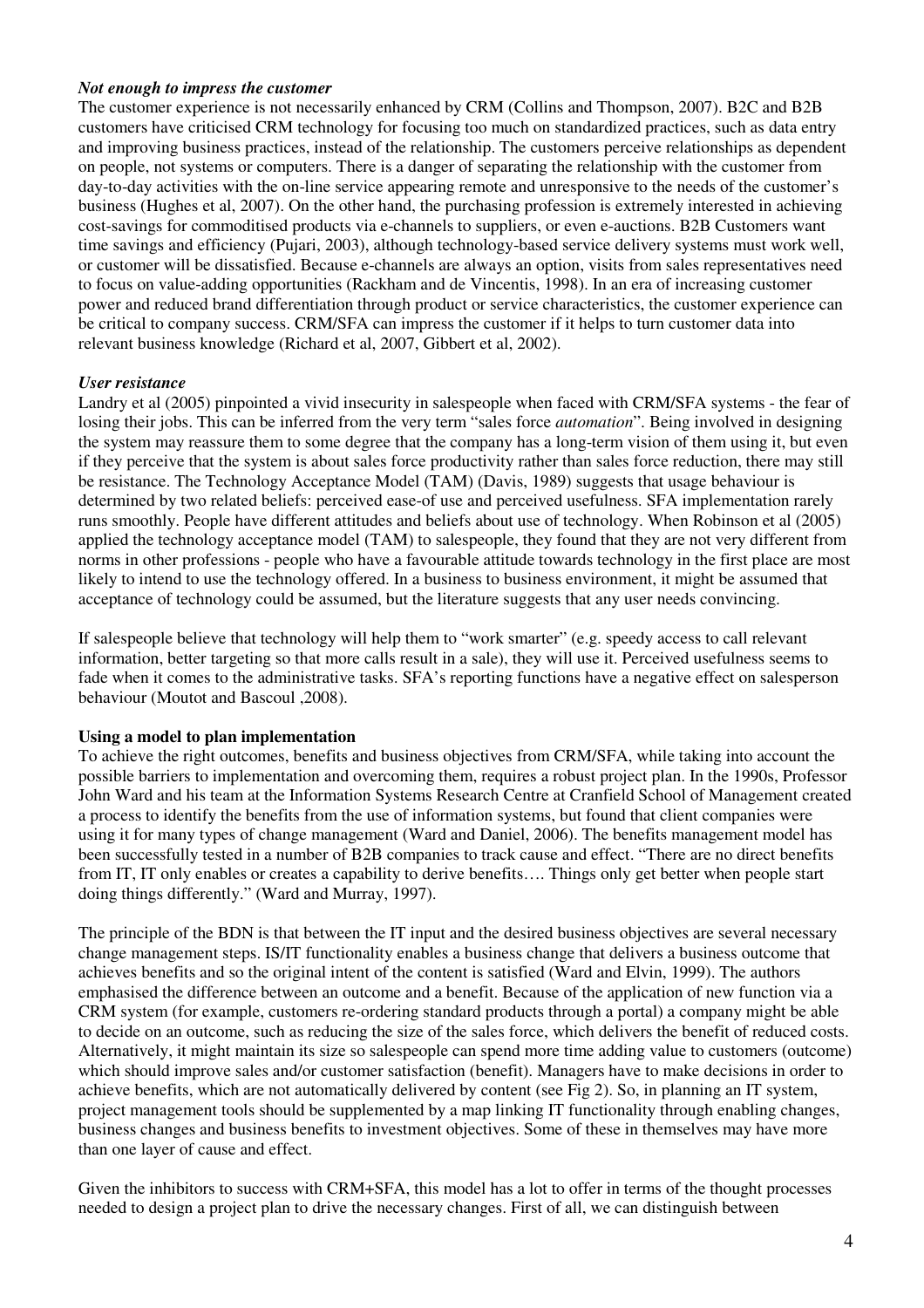investment objectives and business benefits. From a stockholder's point of view, the investment objective (from diagram 1) is likely to be increasing (profitable) sales revenue. The rest of the items need careful consideration. Which is the chicken and which is the egg? Better process accuracy, better customer understanding, better resource allocation and enhanced reputation are most likely to be categorised as outcomes in the BDN, and the inter-relationship between them will need to be captured. "Reduced costs" is combined into the benefit of better sales productivity. Customer satisfaction is the other benefit contributing to the achievement of the investment objective. Some of the outcomes can contribute to both benefits.





Wilson et al (2007) applied the BDN in case studies of CRM implementation. Instead of tracking resources over time in a standard way, a chain of cause and effect was mapped. The authors found that this led to rigour in the thinking associated with the implementation, avoidance of technology rather than business objectives leading the project and identification of company-specific needs in the plan. They summarized the benefits of the BDN as economic (such as the alignment of technology with business objectives), political (such as providing a framework for communicating the case for change), ensuring the necessary changes are identified and enabling better control trough appropriate metrics.

The BDN, however, was designed with an internal focus – a company's need to manage its return on an IT investment. It is worthwhile considering another angle – the customer view. The authors noted an overlap between the principles of the BDN and Shaw's "five perspectives methodology" of marketing effectiveness (1998). Shaw argued that in order to track the value of marketing "inputs" intended to improve company performance, the effect of inputs on changing customer motivation must be mapped, followed by the link between changed motivation and changes in customer behaviour, and then tracking the link between behaviour changes and outcome for the supplier, e.g. increased revenue. Shaw warned of the potential confusion between motivation measures, such as satisfaction, with behaviour measures, such as repeat purchases.



Adapted from Shaw, 1998

*Fig 3 Inputs and outputs in marketing investments*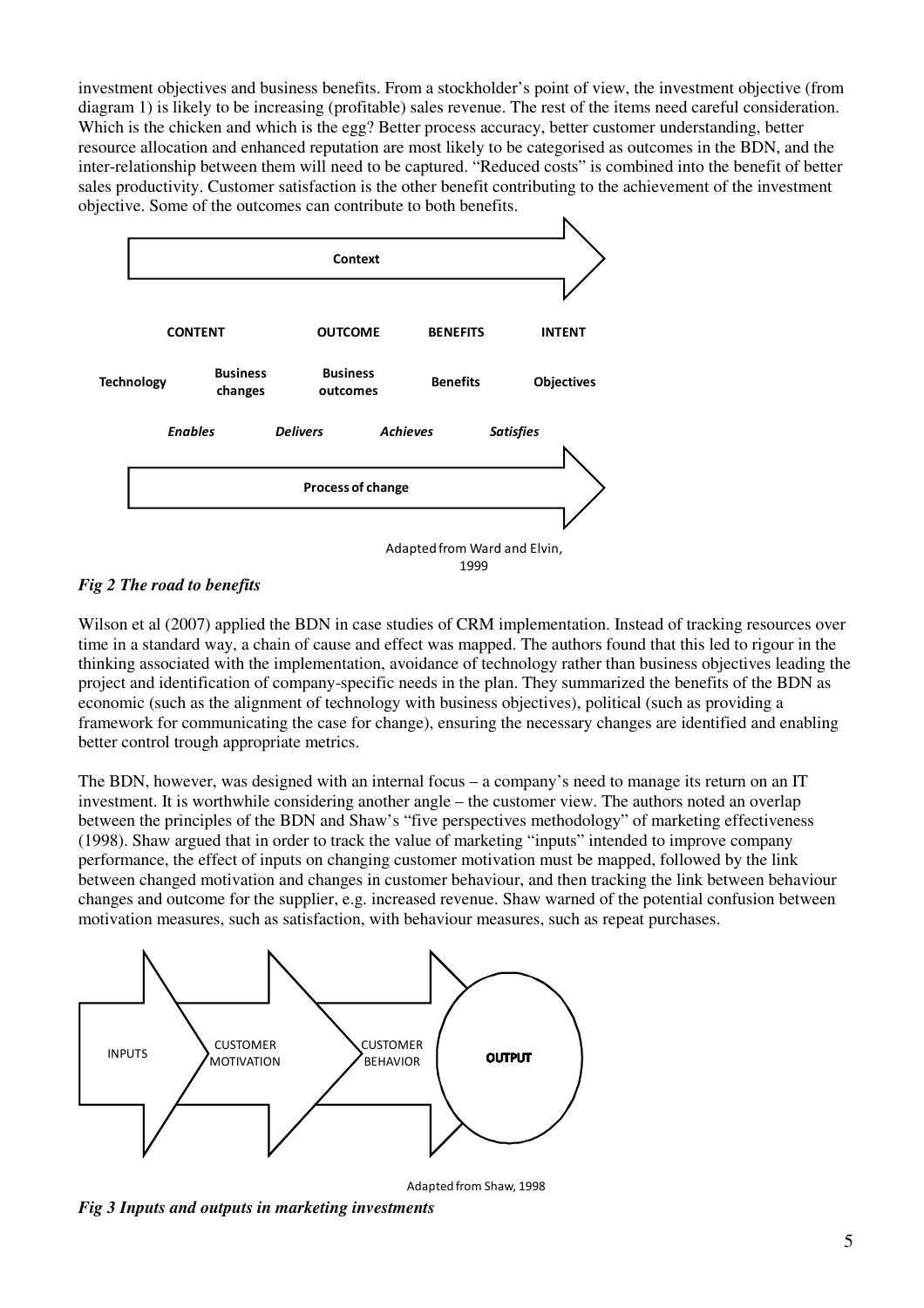Given that one of the major barriers to success with CRM and SFA is insufficient benefit for customers, the authors were keen to accommodate this customer-focused view designed for marketing investments into a BDN framework, creating different headings to provoke this thinking (see Fig 3). The idea of separately monitoring motivation and its link to behaviour is also relevant to employees' role in change, which suggested that an additional step in the BDN might help to establish that imperative.

Having disentangled outcomes from benefits and objectives, attention was also required at the content/input end of the model. First of all, it was necessary to step back and check documentary sources explaining the business changes necessary to ensure successful CRM/SFA implementation.

#### **Successful implementation**

What then, are factors of success in implementing CRM/SFA? Extant literature offers a variety of factors which could be considered "business change" content for the BDN model. The common theme throughout is the proactive facilitation of changes in technology users' behaviour.

#### *Senior management sponsorship*

Many articles refer to the need for leadership from the top to drive the business changes necessary for the successful implementation of CRM/SFA (Wu and Wu, 2005, Rigby et al, 2002, Bull, 2003). SAP report that 22 of their 24 best practice CRM case studies implemented significant change management programmes alongside CRM implementation. (Anon, 2006).

In a study of MRPII systems, Brown (1994) noted that senior management underestimated, undervalued and even ignored the process of change management necessary to implement the systems properly. Foss et al (2008) also observed the problem of lack of senior management engagement in CRM, and suggest that executives may be unaware of the high risks associated with an unsatisfactory outcome. Troubled CRM implementations can have serious financial consequences for the company and their careers, particularly as there are corporate governance issue at stake such as traceability of actions and the handling of customer information. Pries and Stone (2004) reported the CRM consultants view that senior managers usually failed to get involved and expected CRM to just happen.

Senior managers have a number of tasks to establish leadership which include setting the right structure, explaining and reinforcing the case for change, choosing the right metrics and establishing the right rewards. The right organisational structure ensures momentum for CRM implementations. Foss et al (2008) note that successfully managed implementations usually have a Change Board ensuring proper planning and involvement of stakeholders, a CRM Board including an IT Advisory Board and an Audit team tracking achievement, as well as Programme Streams for the building blocks of the system. Regular meetings are necessary to maintain momentum, and programme assurance at key checkpoints, which may involve an external expert who can flush out buried problems.

With the right organisation in place, communication channels will be clear. Communicating the benefits of the system to employees was a common factor in SAP's success stories (Anon, 2006). Professionals prefer to be asked rather than told, particularly where the new order seems threatening. Successful companies seem to have rolled out consultations with small groups of ten, explaining the overall vision and plans for the system, then discussing how the system might affect them (Corner and Rogers, 2005). Users of CRM/SFA also need to know what success with the new system will look like. As with any investment, just measuring inputs and outputs is not particularly helpful. Ways have to be found to measure qualitative factors. Shaw's (1998) model of linking inputs to changes in customer motivation and on to changes in customer behaviour then output, provides a basis for tracking cause and effect. Successful implementation is likely to be associated with performance pay for operational managers, but senior managers also need to consider how they reward successful use of the new systems. Robinson et al (2005) and Yim et al (2004) have commented on the need to reward superior CRM performance at all levels.

#### *Sales management*

Senior managers will obviously delegate day-to-day matters to operational managers. It is sales managers who can guide reengineering of sales processes, build teams, involve salespeople in development and use the analytics to improve decision-making (Raman et al, 2006). Honeycutt (2005) noted from a special collection of empirical studies of SFA that the sales manager plays a significant role in its success. He/she needs to plan and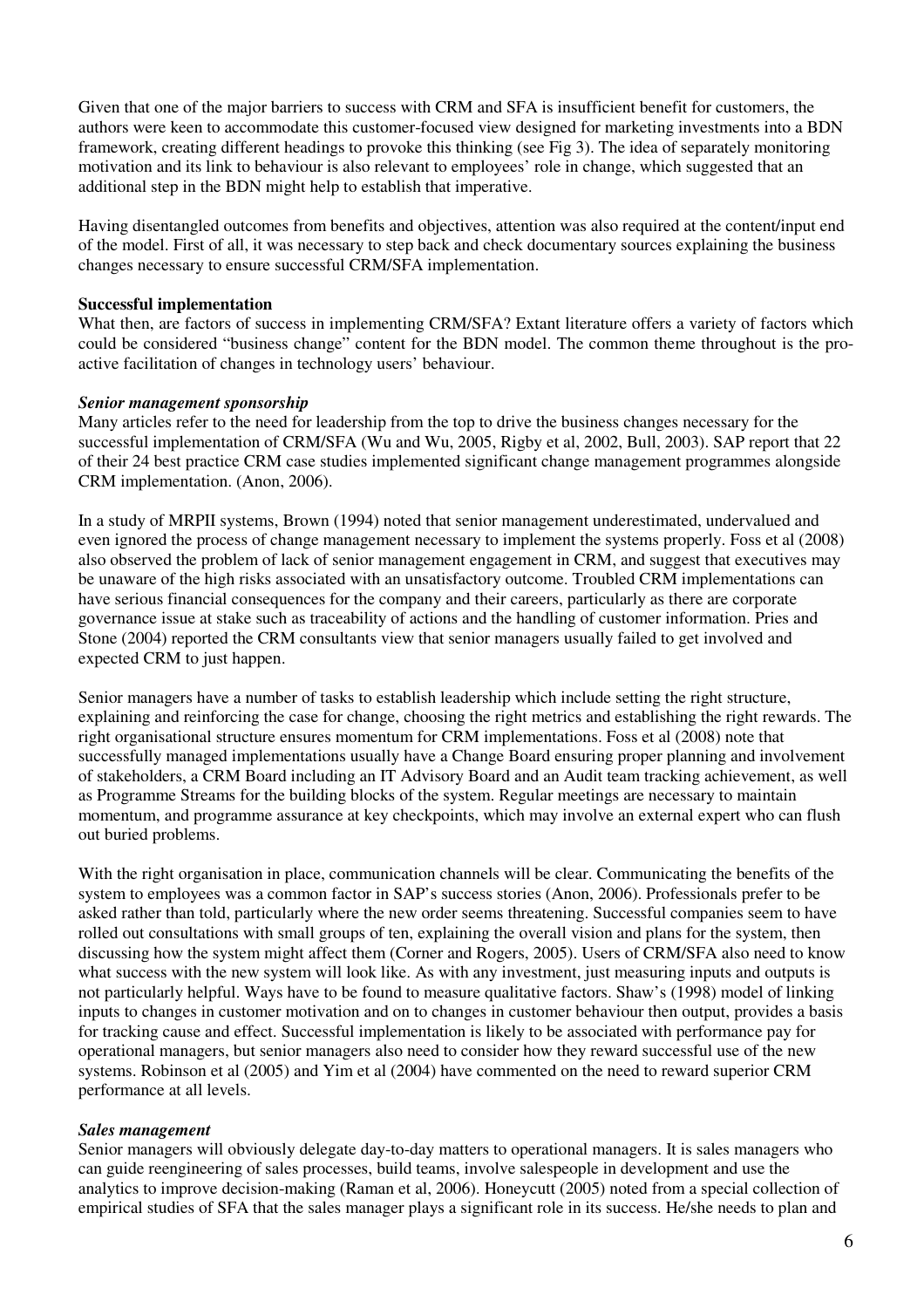communicate well, recruit with technology capability in mind, provide training, set expectations correctly and be aware of legal aspects of using technology.

Sales managers can also identify and leverage systems champions. In 2000, Ventakesh and Davis proposed an extended TAM model, and focused on the influencing factors in "perceived usefulness". They recommended the use of social influence to positively affect perceived usefulness. People will identify prestige with use of a system that is used by credible and admirable colleagues. Jones et al (2002), Rogers and Corner (2005) and Ahearne et al (2007) have also noted that sales people are influenced by their colleagues and this will impact his/her perceptions concerning both the usefulness and the ease-of-use of the system.

Another critical role for sales managers is specifying appropriate training and making sure that salespeople get enough of it and get value out of it. Extensive training is advocated by many researchers, e.g. Ling and Yen, 2001; Yim et al, 2004; Robinson et al, 2005; Wu and Wu, 2005. Salespeople are often reluctant volunteers for training, but Ekinci et al (2007) found that only 50% of users felt competent enough with CRM systems, and 30% wanted more training than they got.

Last but not least, sales managers will be in the forefront of any problems and conflict caused by the implementation of new systems, and will need to resolve them. Conflicts are very common in the workplace and may arise from things that are easy to fix, such as lack of communication or stress caused by competition for scarce support. Playing the shame game is one approach that has been tried with the problem of lack of contribution of information. Salespeople feel that they get poor output and admit to poor input. A preliminary exercise to a re-launch might be to raise awareness of the impact of poor input on other people's jobs. Managers at a US company gathered data about the poor quality of order information that salespeople left for colleagues to follow-up: 700 per month were incomplete. Each was given their own statistics, so that it was obvious to them that they were part of the problem. The following month, incomplete order messages were down to 259 (Imai, 1998).

### *Project management*

Other factors for success lie with technology-proficient project managers. They certainly need to apply the full spectrum of their skills to the pre-requisites, co-requisites and post-requisites inherent in the project plan, and to managing the unique risks associated with customer-facing systems.

It is hard to value improvements in customer relationships (Maklan et al, 2005). Trials or pilots followed by review and consolidation can simulate the effect of CRM/SFA systems versus a "control" situation of no CRM/SFA. This helps to build confidence in the potential benefits of the system and flushes out problems early on. Foss et al (2008) suggest a "pay as you go" approach to CRM implementation – starting small and reinvesting the return so that early gains drive the expansion of the system. Clear objectives and their translation into beneficial outcomes is at the core of good CRM governance. Tracking of cause and effect is good practice. Companies that develop a causal model achieve about 5% better return on equity (Ittner and Larcker, 2003).

There are many risks associated with a CRM/SFA implementation. Poor implementation will harm the customer view of the firm and damage its reputation. The application of CRM technologies has in the past been associated with the risk of making the customer experience worse. (Rigby et al, 2002). It is vitally necessary to check that the customer experience is central to CRM/SFA design (Collins and Thompson, 2007). Operational problems are possible and will cause loss of business. The company's internal social system is also at risk. Speir and Venkatesh (2001) suggest that SFA technology causes power redistribution between managers and salespeople. The idea that SFA leads to increased monitoring often leads to resentment. Issues such as these have to be frankly explored in culture change events such as consultations.

Information is at risk for supplier and customer, so security is key to design (Kendrick, 2004). Since CRM projects have been noted for escalating costs, financial risk also has to be managed. Many companies now adopt fixed price contracts when employing vendors and service providers. Within that, good change management procedures are essential in order to maintain an equitable financial relationship with contractors. Senior managers should make sure the budget is flexible and accommodates post-implementation reviews.

# **Extending the BDN**

The requirements of a concept model are that it should be easily understood, encompass relevant factors and their relationships and organise thinking, but without unnecessarily constraining different kinds of approaches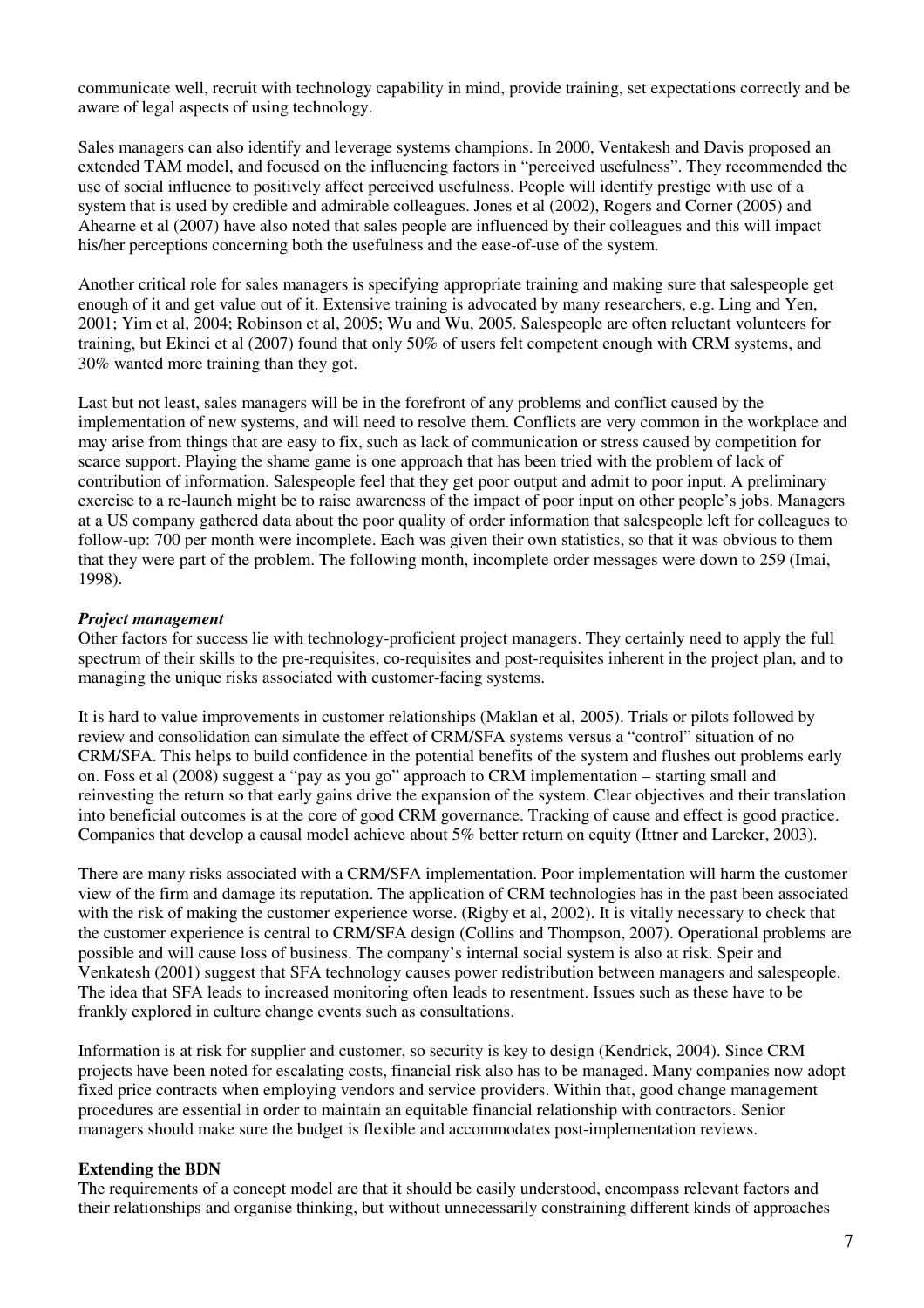(Bytheway, 1992). The BDN already has a track record of achievement, and it is proposed that this can be built on by adapting the customer-centric measurement approach of Shaw (1998) and adding a "facilitation framework" step to accommodate the need for focus on employee buy-in.

In the past, companies may have installed IT tools and measure whether or not a business objective is achieved as a result, e.g. install real-time order management and we will get more sales. Taking into account John Ward's well-proven benefits dependency model and Bob Shaw's model of marketing measurement, companies could track the progress of CRM/SFA by measuring progress towards business objectives through project plans and metrics encompassing the application of the tool, the facilitation framework which leads on to salespeople using the tool effectively, changes in customer motivation as a result and changes in customer behaviour leading to improved sales productivity (see Fig 4).

Before a supplier can get to changing its input to customers as a result of implementing new IT tools, it is necessary to gain user commitment to the tools so that the input can be achieved. And then, the customer has to notice how the tools are changing the supplier's "input" to them. Perhaps the new system means that the salesperson gives them better information and speedily. If this affects the customer's motivation, e.g. they perceive that the supplier is more efficient, then they may change their behaviour, e.g. by giving that supplier "preferred" status so that more orders will be placed leading to the supplier increasing its revenue.



*Fig 4 Benefits dependency in CRM/SFA* 

This is a small and scaled down example of a full project map. Companies may wish to focus the detail of their network models on other business objectives than those shown in this example. The critical point is that, given research to date on the implementation of CRM/SFA in B2B companies, extensive mapping of cause and effect using all six steps appears to be necessary to manage the change successfully.

# **Conclusion**

Successful implementation of CRM/SFA is not about great technology or great project management, although both are helpful. In order to deliver shareholder value, the system must deliver some benefits to customers that affect their buying behaviour, and before that can be achieved, employees must be enthusiastic adopters of the system and its benefits to them. Sales staff have to learn how to operate differently, and make use of technology to deliver better value to customers, alongside accepting that some customers may prefer technology-only channels for some interactions. Success appears to require both "soft" (e.g. consultation) and "hard" (e.g. incentives) management techniques. The mapping and planning of progress from any given start (or re-start) point to achieving business objectives is complex and requires significant discussion and thought. The six link adaptation of the Benefits Dependency Model specifically for CRM/SFA suggested here is based on knowledge of best practice to date. A second phase of research is planned with additional business sponsors to test its value.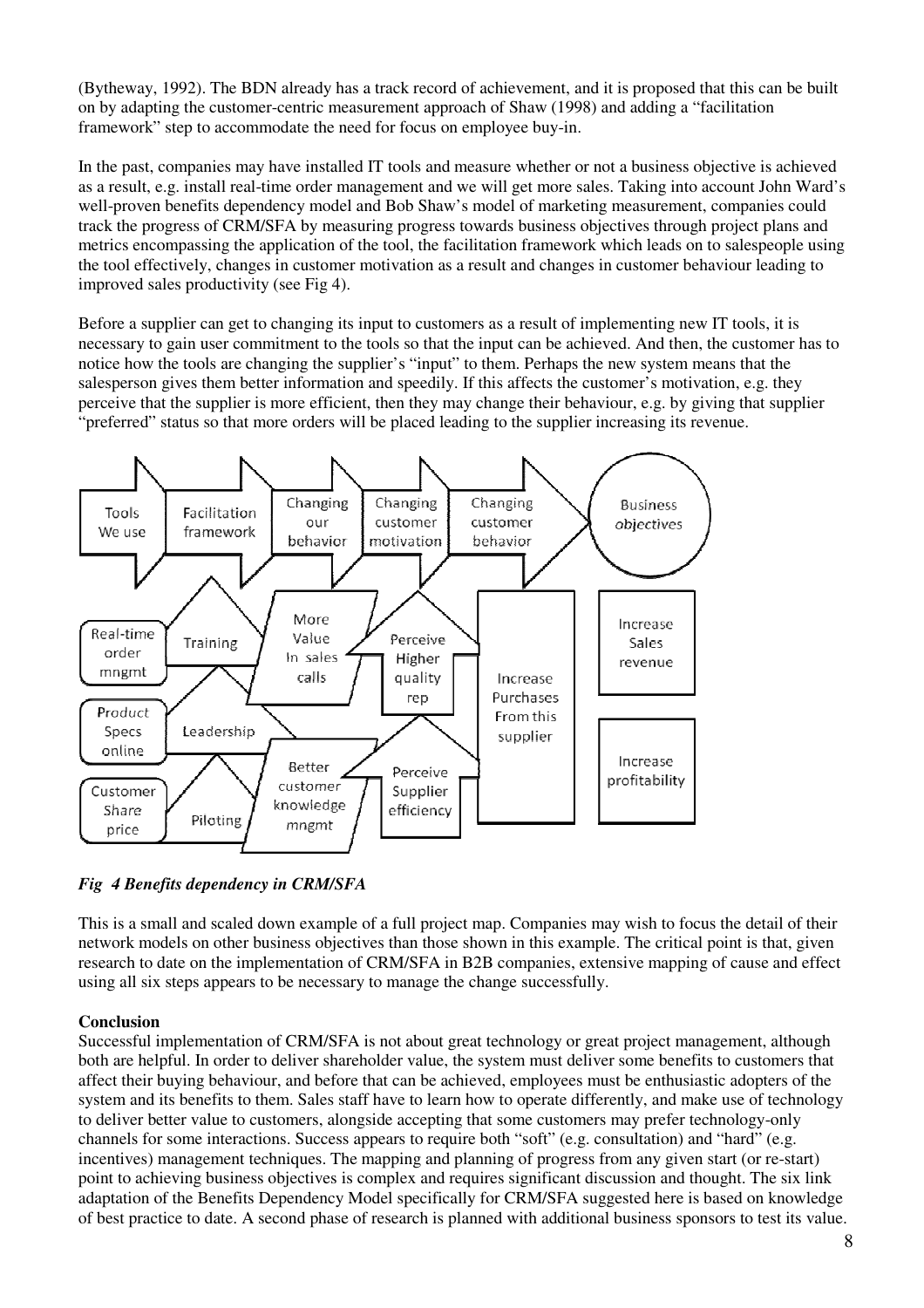# **References**

Ahearne, M., Hughes, D. E. and Schillewaert, N. (2007), "Why sales representatives should welcome information technology: measuring the impact of CRM-based IT on sales effectiveness", *International Journal of Research in Marketing*, Vol. 24, No. 4

Anon, (2006) mySAP CRM Delivers Actionable ROI Insight, in mySAP CRM ROI Review 2006, conducted by Peppers and Rogers for SAP. Retrieved May 24, 2008 from the SAP Global website:

www.sap.com/solutions/business-suite/crm/pdf/ROI\_Intelligence\_Report\_2006\_Updated.pdf Brown, A. D. (1994), "Implementing MRPII: leadership, rites and cognitive change ", *Logistics Information Management,* Vol. 7, No. 2, pp. 6-11

Bull, C. (2003), "Strategic issues in customer relationship management (CRM) implementation", *Business Process Management Journal*, Vol. 9, Issue 5, pp. 592-602

Bytheway A (1992), "A concept model for EDI", Special working paper for the Fifth International EDI Conference, Bled, Slovenia, September 1992

Collins, K. and Thompson, E. (2007), "How to improve the customer experience", *Gartner research report*, 21 December

Corner, I. and Rogers, B. (2005), "Monitoring qualitative aspects of CRM implementation: t he essential dimension of management responsibility for employee involvement and acceptance*", Journal of Targeting, Measurement and Analysis for Marketing* Vol. 13, No. 3, pp. 267-274

Davis, F. D. (1989), "Perceived usefulness, perceived ease of use and user acceptance", *MIS Quarterly* , Vol. 13, No. 3, pp. 319-340

Ekinci, Y., Gillett, P. and Stone, M. (2007), "Deploying a CRM system in practice: understanding the user experience", *Database Marketing and Customer Strategy Management,* Vol. 14, No. 3, pp. 195-224

Engle, R. L. and Barnes, M.L. (2000), "Sales force automation usage, effectiveness and cost-benefit in Germany, England and the United States", *Journal of Business and Industrial Marketing,* Vol. 15, Issue 4, pp. 216-241

Foss, B., Henderson, I., Johnson, P., Murray, D. and Merlin, S. (2002), "Managing the quality and completeness of customer data", *Journal of Database Marketing*, Vol. 10, No. 2, pp. 139-158

Foss, B., Stone, M. and Ekinci, Y. (2008), "What makes for CRM system success - or failure?", *Database Marketing and Customer Strategy Management*, Vol. 15, No. 2, pp. 68-78

Gibbert, M. , Leibold, M. and Probst, G. (2002), "Five styles of customer knowledge management and how smart companies use them to create value", *European Management Journal*, Vol. 20, No. 5, pp. 459-469 Gordon, I. (2002), "Best practices: customer relationship management", *Ivey Business Journal*, November/December

Hess, E. D. and Kazanjian, R. K. (2006), *The search for organic growth*, Cambridge University Press, Cambridge

Honeycutt, E. D., Thelen, T., Thelen, S. and Hodge, S. K. (2005), "Impediments to sales force automation", *Industrial Marketing Management,* Vol. 34, No. 4, pp. 313-322

Hughes, T., Foss, B., Stone, M. and Cheverton, P. (2007), "Degrees of separation: technological interactivity and account management", *International Journal of Bank Marketing*, Vol. 25, No. 5, pp. 315-335

Imai, M. (1998), "Gemba Kaizen as applied to sales management", *Journal of Selling and Major Account Management*, Vol. 1, No. 1, pp. 71-80

Ittner, C. D. and Larcker, D. F. (2003), "Coming up short on nonfinancial performance measurement", *Harvard Business Review*, Vol. 81, No. 11, pp. 88-95

Jones, E., Sundaram, S. and Chin, W. (2002), "Factors leading to sales force automation use: a longitudinal analysis", *Journal of Personal Selling and Sales Management,* Vol. 22, No. 3, pp. 145-156

Kendrick, T. (2004), *"Strategic marketing risk management"*, Thomson Gee, London

Kiska, J. (2002), "Customer experience management", *CMA Management*, Vol. 76, No. 7, pp. 28-30

Landry, T. D., Arnold, T . J. and Arndt, A. (2005), "A compendium of sales-related literature in customer relationship management: processes and technologies with managerial implications", *Journal of Personal Selling and Sales Management*, Vol. 25, No. 3, pp. 231-251

Lawrence, R., Perlich, C., Rosset, S., Arroyo, J., Callahan, M., Collins, J. M., Ershov, A., Feinzig, S., Khabibrakhmanov, I., Mahatma, S., Niemaszyk, M. and Weiss, S. M. (2007) "Analytics-driven solutions for customer targeting and sales force allocation", *IBM Systems Journal*, Vol. 46, No. 4, pp. 797-816 Ling, R. and Yen, D. C., (2001) "Customer relationship management: An analysis framework and implementation strategies", *Journal of Computer Information Systems*, Vol. 41 Issue 3, pp. 82-98 Maklan, S., Know, S. and Ryals, L. (2005), "Using real options to help build the business case for CRM investment", *Long Range Planning*, Vol. 38, No. 4, pp. 393-410